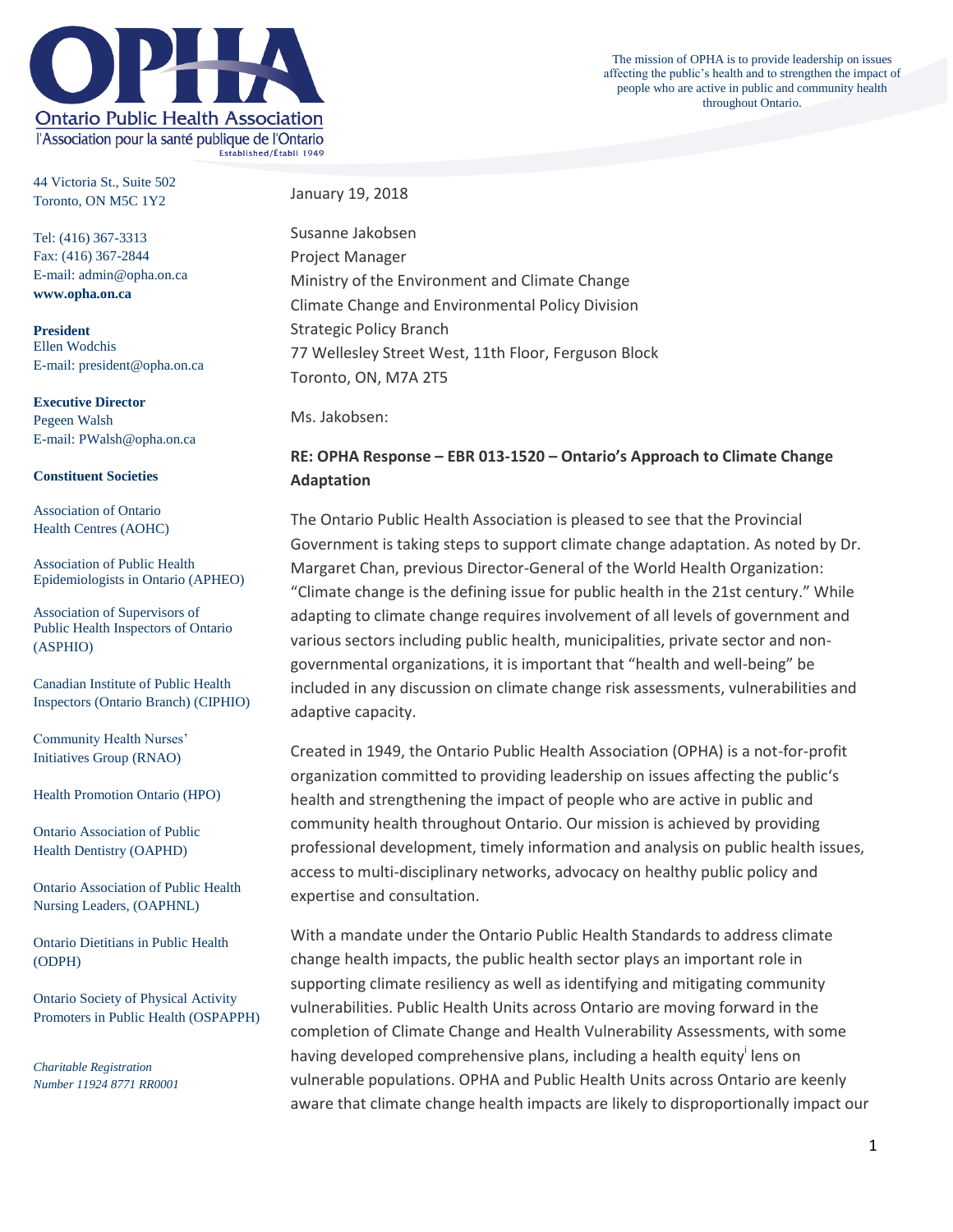most vulnerable populations. The vulnerability assessments will be essential in identifying and prioritizing adaptation strategies that support communities and in particular those individuals most vulnerable to the impacts of climate change.

# **Additional detail is required to fully understand the Provincial approach to climate change adaptation**

It is recommended that additional details be provided in the following areas:

- Foundational principles and objectives to guide the Province in addressing climate adaptation including health equity and the social determinants of health
- Scope of work to support the New Climate Change Organization
- Purpose and scope of province-wide risk assessments
- Acknowledgement and commitment to funding provincial and municipal adaptation actions required to increase adaptive capacity of our most vulnerable populations, retrofit communities and increase resiliency

The Province is encouraged to undertake broad consultation with stakeholders prior to finalizing the Provincial approach to climate change adaptation.

## **A new climate change organization**

- We support a province-wide climate change organization that can collect, analyze and disseminate climate projection data and adaptation information.
- It is important that this organization include both the municipal and public health sector and seek out supports from experts on the human health impacts of climate change, such as Public Health Ontario, Health Canada and the Public Health Agency of Canada.
- The new climate change organization could also be responsible for developing an evaluation plan for the Climate Change Adaptation Plan with indicators of success including health based indicators

#### **Provincial climate change risk assessment**

- We agree on the need for a province-wide climate change risk assessment. As noted in Ontario's Approach to Climate Change Adaptation, the risk assessment should help identify and inform action on "…specific regions and populations that are more vulnerable". It is important that this risk assessment include a human health vulnerability assessment and builds on the work and approaches that have been initiated and/or completed locally.
- Health equity must be included in discussions about climate change impacts. While all populations will be impacted, those most vulnerable to the impacts of climate change must be a priority in terms of identifying and addressing impacts, for example, seniors, children, and low income families.
- In order to identify and prioritize actions on climate change it is also important to understand the adaptive capacity of our communities and our systems. Thus, the provincial climate change risk assessment should include not only an assessment of current and future impacts and vulnerabilities but also an assessment of adaptive capacity at the regional and local levels. The provincial assessment should create a framework within which regional and local assessments can be integrated.
- The Province has indicated that it will undertake province-wide vulnerability assessments across multiple sectors including agriculture, infrastructure, ecosystems, public health and safety, business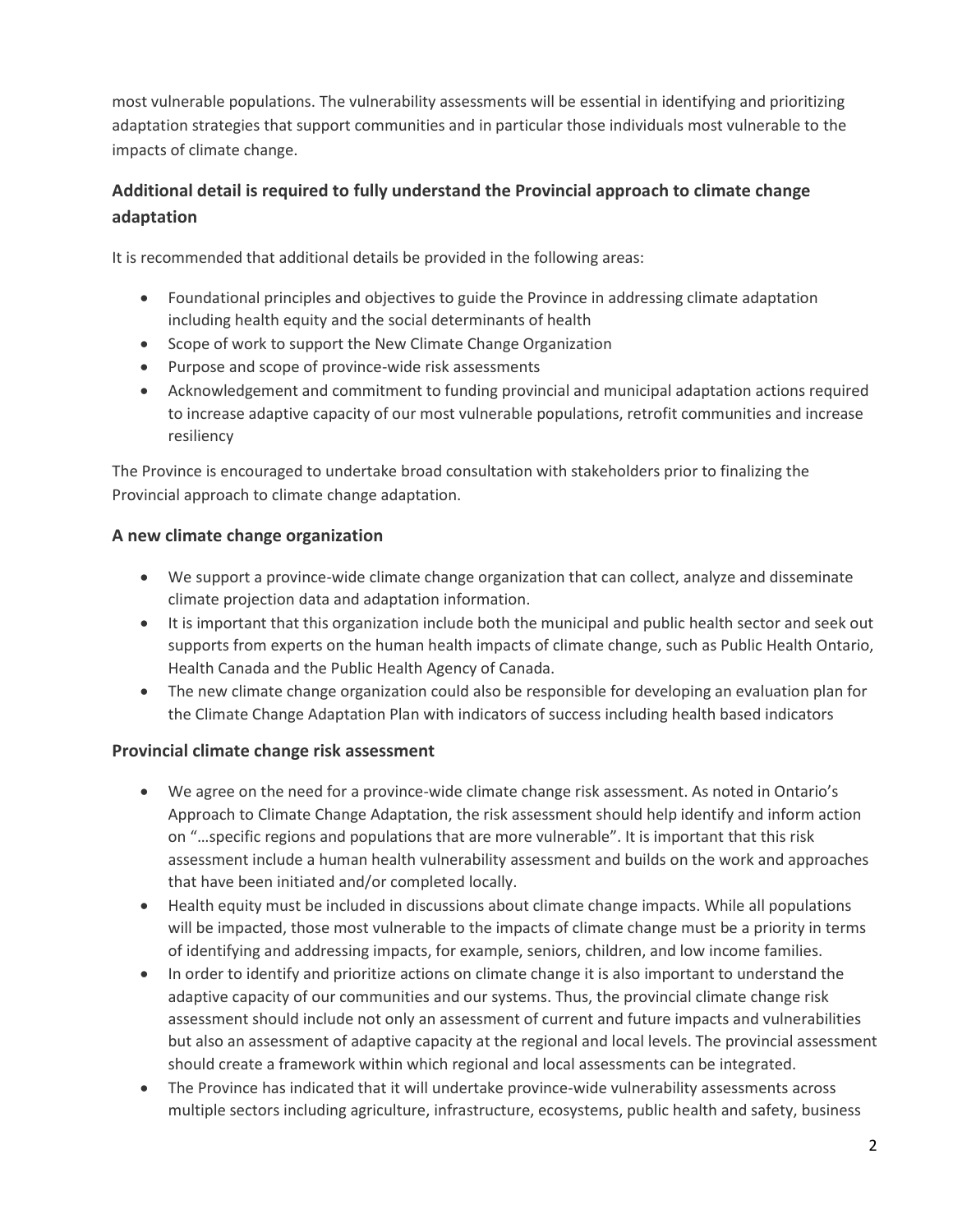and the financial sectors to be completed in 2018. Recognizing the importance of identifying risk and prioritizing action, Regional staff recommends the Province use a phased approach to ensure assessments are of sufficient scope and depth of analysis to be informative.

### **A whole-of-government approach**

- Climate change is, and will continue to impact all sectors in our community, our environment and our economies. As such it is important that action on climate change is coordinated across all Provincial ministries and between all levels of government. As noted in the 2016 Provincial Minister Mandate letters, the Premier has asked all Ministers to "work closely with your Cabinet colleagues to deliver positive results on initiatives that cut across several ministries, such as our Climate Change Action Plan..". While climate change was identified as a priority area for over a dozen ministries it is important that this be identified within all ministries, including the Ministry of Health and Long Term Care.
- The Provincial Approach notes that Government leadership on climate change adaptation is critical for the future financial and economic well-being of our province. It should be noted here that it is also critical for the health and well-being of our residents.
- Under this whole-of-government approach, the Province should address climate change adaptation in an integrated and holistic manner. A review of legislative requirements, policy direction and guidance developed across all ministries will be required to avoid competing requirements and ensure consistency of approach. Involvement of the municipal sector would also help ensure that local programs and policies contribute to meeting provincial objectives.

#### **Raising public awareness**

- A vital first step in climate change adaptation is engaging the public and decision makers at all levels. In order to engage the public, it is important that the key messages are based on scientific evidence, include the human health risk with an emphasis on populations most vulnerable to the impacts of climate change and provide actions that individuals can take to protect their health and increase resiliency to climate change. It is noted that the current messaging embedded within the Province webpage – "How we're adapting to climate change/Understand the impacts of climate change in Ontario" provides very little emphasis on the human health impacts of climate change, and rather, focuses on the economic impacts.
- It is essential that Ontario residents understand the health effects of a changing climate and action individuals can take to protect themselves. The Province has a key role to play in this area and should provide resources and templates to drive consistent messaging. To deliver locally relevant communications, the Province should utilize partnerships with municipalities, public and non-profit agencies, and industry organizations as channels for delivery of consistent messaging relevant to the local situation. OPHA is happy to support the province in these endeavours.
- From a health equity perspective, it will be important to provide messaging of potential human health risks associated with climate change. It will also be important to communicate with those populations most vulnerable to impacts associated with climate change and to provide concrete actions that individuals can take to protect their health and increase resiliency.